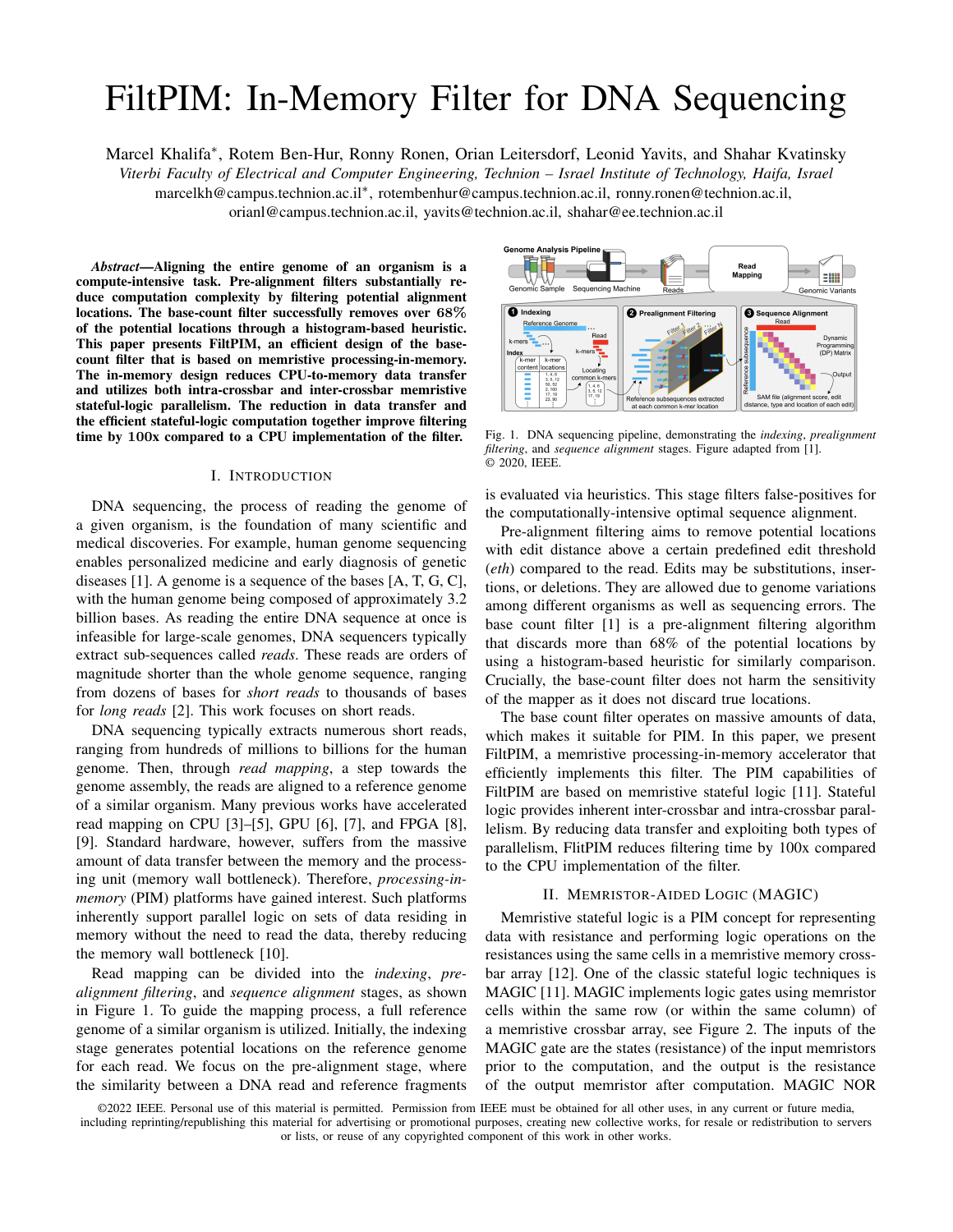

Fig. 2. (a) MAGIC NOR gate. (b) Parallel mapping of the MAGIC NOR gate to crossbar array rows, and (c) parallel computation across crossbars.

<span id="page-1-0"></span>

<span id="page-1-2"></span>Fig. 3. Calculating the popcount of a 4-bit column using MAGIC NOR/NOT.

is executed in two steps (clock cycles): (1) initializing the output memristor to logical '1' (low resistance), (2) applying a voltage  $V_q$  across the gate.

MAGIC supports inherent parallelism as the same in-row gate can be performed in parallel across multiple rows (see Figure [2\(](#page-1-0)b)) and across multiple crossbars (see Figure [2\(](#page-1-0)c)). Table [I](#page-1-1) lists different operations that are implemented using MAGIC NOR gates and specifies the number of cycles they require per single bit operands (initialization cycles are not included, as different initialization can be executed in parallel in the same clock cycle [\[13\]](#page-3-11)). All operations, except *Popcount* (count 1's in a given column), are straightforward.

Popcount is a special case of the reduction algorithm introduced by Ronen *et al.* [\[14\]](#page-4-0). The algorithm is based on a recursive-tree technique that pairs up numbers and accumulates them in parallel, as seen in Figure [3.](#page-1-2) The first iteration is to add each two vertically adjacent numbers by aligning them in the same row (steps 1a, 1b, 1c in Figure [3\)](#page-1-2), and then summing them (step 2). We iteratively continue with summing the vertically adjacent results (steps 3a, 3b, 4). In the last iteration, we will the sum of all bits residing at the end of the first row. A popcount of 100 bits requires 414 cycles.

## III. BASE COUNT FILTERING

The base-count filter introduced by Wendi *et al.* [\[17\]](#page-4-1), aims to discard locations that have more than eth (editthreshold) edits. The filter is based on comparing the basecount histograms of the read and the potential location. For each base type  $B \supseteq [A, T, G, C]$ , the base error is defined as the absolute value of the count differences for the base. These base errors are accumulated to receive a single error. If that error is greater than  $2 \text{ } eth$ , then the read and the potential location must have an edit distance of at least eth

TABLE I MAGIC OPERATIONS

<span id="page-1-1"></span>

| Operation                 | Cycles/bit      | <b>Notes</b>                              |
|---------------------------|-----------------|-------------------------------------------|
| NOR/NOT                   |                 | NOT is a 1-input MAGIC NOR                |
| Copy                      |                 | $\overline{\text{NOT}(\text{NOT}(cell))}$ |
| Half Adder                |                 | [15]                                      |
| N-bit Adder               | $9 \cdot N + 1$ | [14]                                      |
| N-bit Subtractor          | $9 \cdot N + 1$ | [16]                                      |
| Popcount for 100 bits     | 414             | Section II                                |
| $N$ -bit $MUX(X; Y; sel)$ | 4 · N           | $((x_i + sei')' + (y_i + sei')')'$        |

and thus the potential location is discarded. As histograms are not influenced by permutation, then the heuristic does not remove all locations with more than *eth* errors.

CPU implementations of the filter, such as GASSST [\[18\]](#page-4-4), limit the comparison to a sub-sequence of the read to reduce computation complexity. In FiltPIM, we exploit the parallelism of the memristive crossbars to compare base count for the entire read, thus ensuring higher precision (higher number of discarded locations) while reducing the execution time.

To evaluate the efficiency of the filter, we incorporate a CPU implementation of the algorithm into *mrFAST* [\[19\]](#page-4-5), a state-of-the-art read mapping tool. Various human-genome data-sets with 100-base reads were considered: *ERR240726 1*,  $ERR240727_1$  $ERR240727_1$ , and  $ERR240730_1^1$ . The filter successfully discards more than 68% of *all potential locations*, while not affecting the sensitivity of the mapper as no true locations were discarded.

## <span id="page-1-4"></span>IV. BASE-COUNT FILTERING WITHIN A MEMRISTIVE MEMORY ARRAY

In this section, we demonstrate an implementation of the filtering algorithm within a single memristive crossbar array. The array is structured to support reads of length up to 100 bases, yet it can be expanded to support other lengths.

We consider 128x256 arrays. 128 rows allow pre-storage of 100 bases of a reference genome within a column while reserving the remaining cells for temporary storage. The 256 columns enable pre-storage of a significant portion of the reference genome within each array:  $65 \quad 100 = 6500 \; bases,$ implying 130 columns as two adjacent bits are used to represent each base. An array is selected to participate in the filtering only when a fragment of the sequence containing the potential location fully resides within that array. The selected array receives the base-count histogram of the read (the number of occurrences of each base type [A, G, C, T]) and the exact potential location to be checked (a total of  $4 \quad 7 + 32 = 60 \; bits$ , and returns *true* if the location is to be discarded (returns 32 *bits* location  $+ 1$  *bit* result). To check the location, a series of operations inside the array are executed (see Figure [4\)](#page-2-0):

*Step 1:* For each base type *B*, the number of occurrences for *B* in the read,  $R_B$ , is stored to reserved cells in the array. 2 cycles to store each value. *8 cycles in total*.

<span id="page-1-3"></span> $<sup>1</sup>$  Available at www.ebi.ac.uk/ena/browser.</sup>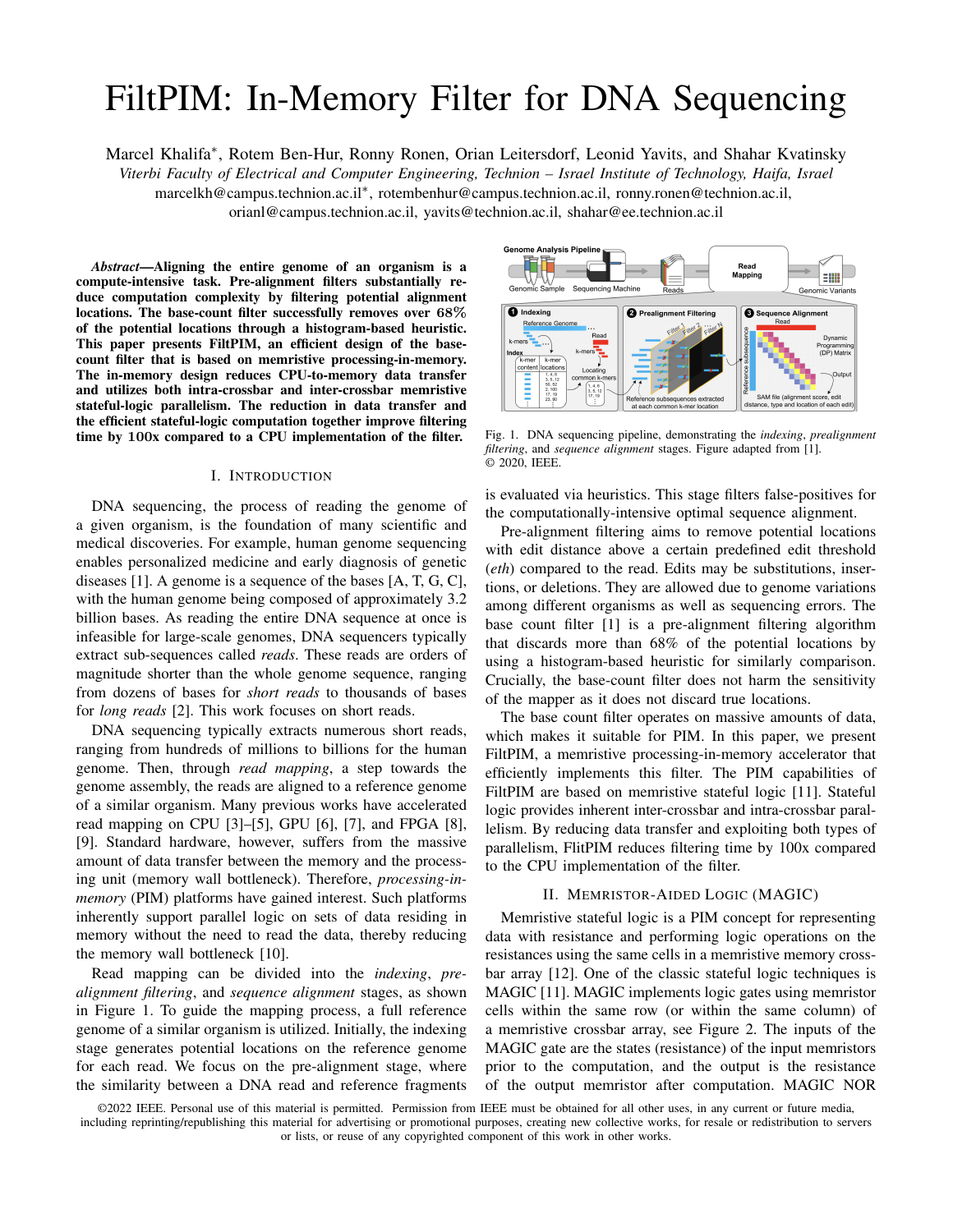

<span id="page-2-0"></span>Fig. 4. Base-count filtering within a memristive memory array. The steps in black are explained in detail in Section [IV.](#page-1-4)

*Step 2:* A NOT operation is performed on the reference genome fragment of length read\_length, starting at potential location, to copy it (inverted) to column *P*. It is done in two steps, as the bases of the sub-sequence may span over two different 2-bit columns. Note that the bases will not overlap horizontally (as the number of bases in each column is each to the read length). *4 cycles in total*. *Step 3:* For each base type *B*, *P* is compared against  $NOT(B)$ . Each base is represented by two bits, as follows: A="00", T="01", G="10", C="11". For each type *B*, a different function is performed to compare a base against it, as listed in Table [II.](#page-2-1) *6 cycles in total*.

*Step 4:* For each base type *B*, the matches of *B* in *P* are counted by popcounting the 100-bit columns computed in step 3. *1656 cycles in total*.

*Step 5:* For all base types, the base counts in a potential location's sequence and in the read are aligned by copying the results from step 4 to column *X*. Two NOTs are performed to copy each result. *8 cycles in total*.

*Step 6:* For all base types, in parallel, perform  $S_B$   $R_B$ and then compute their 2's complement  $(R_B S_B)$  by inverting all bits followed by performing Half Adder *(HA) 8 times* along the bits. *111 cycles in total*.

*Step 7:* For all base types, in parallel, calculate  $i_{\text{B}}$  $R_B$  by choosing the non-negative value between both values calculated in step 6. To do this, we apply a MUX operation (see Table [I\)](#page-1-1), where the *most significant bit* (msb) of the result in column  $Y_1$  is the selector. The result in column  $Y_2$  is *X* and the result in column  $Y_1$  is *Y*. If, for example, the selector is '0'  $(msb_{(S_B \ R_B)} = \sqrt[\]{0})$ , we conclude that  $(S_B \ R_B) \ge 0$  and that this value shall be chosen. *28 cycles in total*.

TABLE II BASE COMPARISONS

<span id="page-2-1"></span>

| Compare "ab" | $\#Cycles$        | Function            | <b>Notes</b>     |
|--------------|-------------------|---------------------|------------------|
| against      |                   |                     |                  |
| NOT(A)       | $\mathbf{\Omega}$ | NOR(NOR(a), NOR(b)) |                  |
| NOT(T)       |                   | NOR(NOR(a), b)      | $NOR(a)$ already |
|              |                   |                     | computed         |
| NOT(G)       |                   | NOR(a, NOR(b))      | NOR(b) already   |
|              |                   |                     | computed         |
| NOT(C)       |                   | NOR(a, b)           |                  |

*Steps 8-11:* Addition is performed between all differences in counts (four values in column Z). This is performed in two iterations. In each iteration each two vertically adjacent values are aligned in the same row, and then full-adder *(FA)* is performed. *153 cycles in total.*

*Step 12:* The sum of all differences in count is subtracted from the pre-defined constant (2 eth). *72 cycles in total*. *Step 13:* Read out the msb of the final result of step 12. *1 cycle in total.* If the msb of the result is '1', meaning the sum of differences in counts is greater than twice the error threshold, then the potential location is discarded.

In summary, using in-crossbar array operations, the validity of a potential location for a given read can be checked in *less than 3000 MAGIC-NOR cycles* including initialization cycles (less than 2000 cycles without initialization cycles).

## V. EVALUATION

To evaluate FiltPIM, we compare its performance against a CPU-based implementation of an equivalent base-count filter. The advantage of FiltPIM originates from its massive intracrossbar and inter-crossbar parallelism, and from the reduced CPU-to-memory data transfer.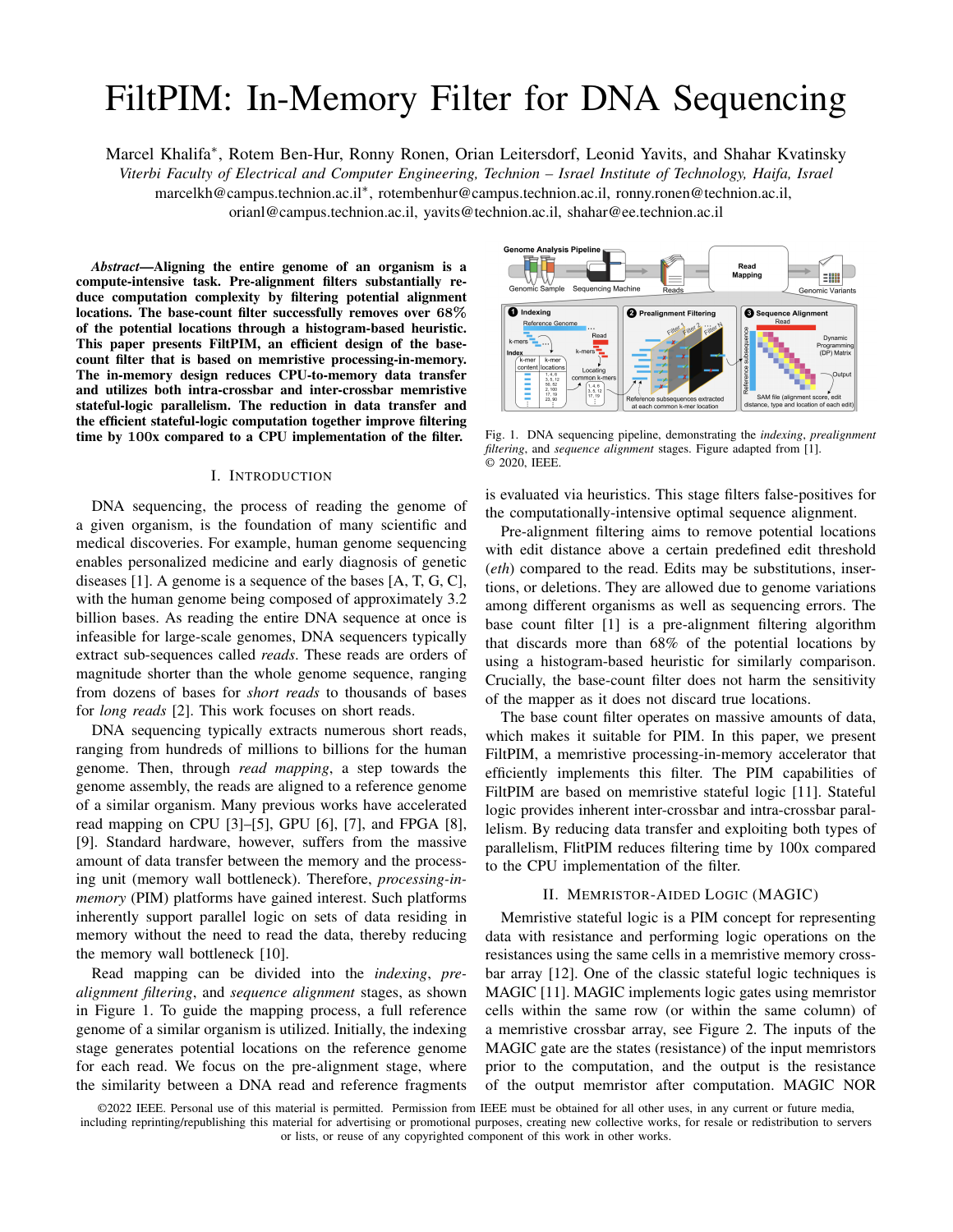<span id="page-3-12"></span>

|              | Compute                             | <b>Notes</b>       | FiltPIM           |
|--------------|-------------------------------------|--------------------|-------------------|
| a            | Cycle time (ns)                     | [14]               | 10                |
| h            | <b>PIM Crossbars</b>                |                    | 500:000           |
| c            | Latency per iteration (cycles)      |                    | 3:000             |
| d            | Latency per iteration (ns)          | $a \times c$       | 30:000            |
| e            | # Potential locations               |                    | $46 \cdot 10^{9}$ |
| f            | # Iterations                        | $5 \times (e = b)$ | 460:000           |
| g            | Total latency (sec)                 | $d \times f$       | 13.8              |
|              | <b>Transferred Data</b>             |                    |                   |
| h            | Transfer per potential location (B) | data in&out        | $8 + 5 = 13$      |
| Ť            | Data transfer rate (GB/sec)         |                    | 10                |
| $\mathbf{1}$ | Total data transferred (GB)         | $h \times e$       | 598               |
| k            | Data transfer latency (sec)         | $=$ İ              | 59.8              |
|              | Total Time (sec)                    | $k + q$            | 73.6              |

TABLE III EVALUATION RESULTS FOR FILTPIM

<sup>1</sup> Iterating 5 times the average locations per crossbar  $(5 \cdot 46G=500K=$  $460K$ ) in each crossbar, covers over 99% of all locations, decreasing the filter's efficiency by less than 0.7% (inferred from the locations distribution among the crossbars).

The human genome consists of approximately 3.2 billion bases. We pre-store the genome in 500,000 crossbars, each containing 64+1=65 read-size (100 bases) *fragments*. The genome portion within a crossbar has dimensions 100 rows 130 *columns*. The first and the last fragments in each crossbar overlap with the neighboring crossbars to guarantee that each potential-location fragment resides in a single crossbar.

A set of human-genome reads (*ERR240727 1*) is considered. When aligning the reads against a human genome reference (*humanG1Kv37*), the indexing stage of mrFast provides a total of 46 billion potential locations.

To evaluate the improvement of FiltPIM over CPU, we developed an optimized standalone implementation for the base-count filter, and measured the latency for checking 46 billion potential locations. The tool was executed on an Intel(R) Xeon(R) CPU E5-2683 v4 at 2.1 GHz, with  $256GB$ of DRAM, 2400MHz DDR4, 2x 1TB HD and 480GB SSD. We observed total latency of approximately 7360 seconds, of which 70% are for data transfer and 30% for computation.

We analyzed FiltPIM performance using the algorithm from Section [IV.](#page-1-4) We assumed the same CPU-to-memory interface (2400MHz DDR4). The actual data transfer rate may depend on the full architecture of FiltPIM, which is out of scope for this paper. Therefore, we assumed 10 GB/s, about half of the peak performance rate for DDR4 2400 (19.2 GB/s). Table [III](#page-3-12) summarizes the results.

The results show that FiltPIM is faster than the CPU on both the computation time (160x) and the data transfer time (86x). In total, it reaches a speedup of 100x over the CPU.

We use the Bitlet model [\[14\]](#page-4-0) to evaluate the power consumption of FiltPIM. According to Bitlet, simultaneous operation of 1000 arrays, each using up to 100 rows, consumes 1W. If we set the power budget limit at 100W, only 100K arrays can operate simultaneously. This increases the compute (total) time by 5x (1.75x). Figure [5](#page-3-13) shows how increasing the number of arrays working in parallel in FiltPIM affects its performance. For over 200 working arrays, FiltPIM outperforms the CPU.



<span id="page-3-13"></span>Fig. 5. Execution time of two platforms running the same filter, the CPU and FiltPIM. Lower latency means better performance.

## VI. CONCLUSION

A base count filter improves the performance of DNA read mapping by reducing the work for the computation-intensive sequence alignment stage. This paper introduces FiltPIM, a novel PIM base-count filter that accelerates filtering by 100x compared to a CPU based base-count filter. This gain is due to reduction in CPU-to-memory data transfer and to the massive parallelism enabled by memristive crossbars. In future work, we aim to build a complete architecture for FiltPIM and measure its benefit to the entire read mapping pipeline.

#### VII. ACKNOWLEDGMENT

This work was supported by the European Research Council through the European Union's Horizon 2020 Research and Innovation Program under Grant 757259.

## **REFERENCES**

- <span id="page-3-0"></span>[1] M. Alser *et al.*, "Accelerating genome analysis: A primer on an ongoing journey," *IEEE Micro*, 2020.
- <span id="page-3-1"></span>[2] S. Goodwin *et al.*, "Coming of age: ten years of next-generation sequencing technologies," *Nature Reviews Genetics*, 2016.
- <span id="page-3-2"></span>[3] J. Daily, "Parasail: SIMD C library for global, semi-global, and local pairwise sequence alignments," *BMC bioinformatics*, 2016.
- [4] R. Li *et al.*, "SOAP: short oligonucleotide alignment program," *Bioinformatics*, 2008.
- <span id="page-3-3"></span>[5] B. Langmead et al., "Ultrafast and memory-efficient alignment of short dna sequences to the human genome," *Genome biology*, 2009.
- <span id="page-3-4"></span>[6] N. Ahmed *et al.*, "GASAL2: a gpu accelerated sequence alignment library for high-throughput ngs data," *BMC bioinformatics*, 2019.
- <span id="page-3-5"></span>[7] A. Zeni *et al.*, "LOGAN: High-performance gpu-based x-drop long-read alignment," in *IPDPS*, 2020.
- <span id="page-3-6"></span>[8] M. Alser *et al.*, "GateKeeper: a new hardware architecture for accelerating pre-alignment in DNA short read mapping," *Bioinformatics*, 2017.
- <span id="page-3-7"></span>[9] P. Chen *et al.*, "Accelerating the next generation long read mapping with the FPGA-based system," *IEEE/ACM TCBB*, 2014.
- <span id="page-3-8"></span>[10] S. Kvatinsky, "Real processing-in-memory with memristive memory processing unit (mmpu)," in *ASAP*, vol. 2160-052X, 2019, pp. 142–148.
- <span id="page-3-9"></span>[11] S. Kvatinsky *et al.*, "MAGIC—memristor-aided logic," *IEEE TCAS-II*, vol. 61, no. 11, pp. 895–899, 2014.
- <span id="page-3-10"></span>[12] J. Reuben et al., "Memristive logic: A framework for evaluation and comparison," in *PATMOS*, 2017.
- <span id="page-3-11"></span>[13] R. Ben-Hur *et al.*, "SIMPLER MAGIC: synthesis and mapping of inmemory logic executed in a single row to improve throughput," *IEEE TCAD*, 2020.